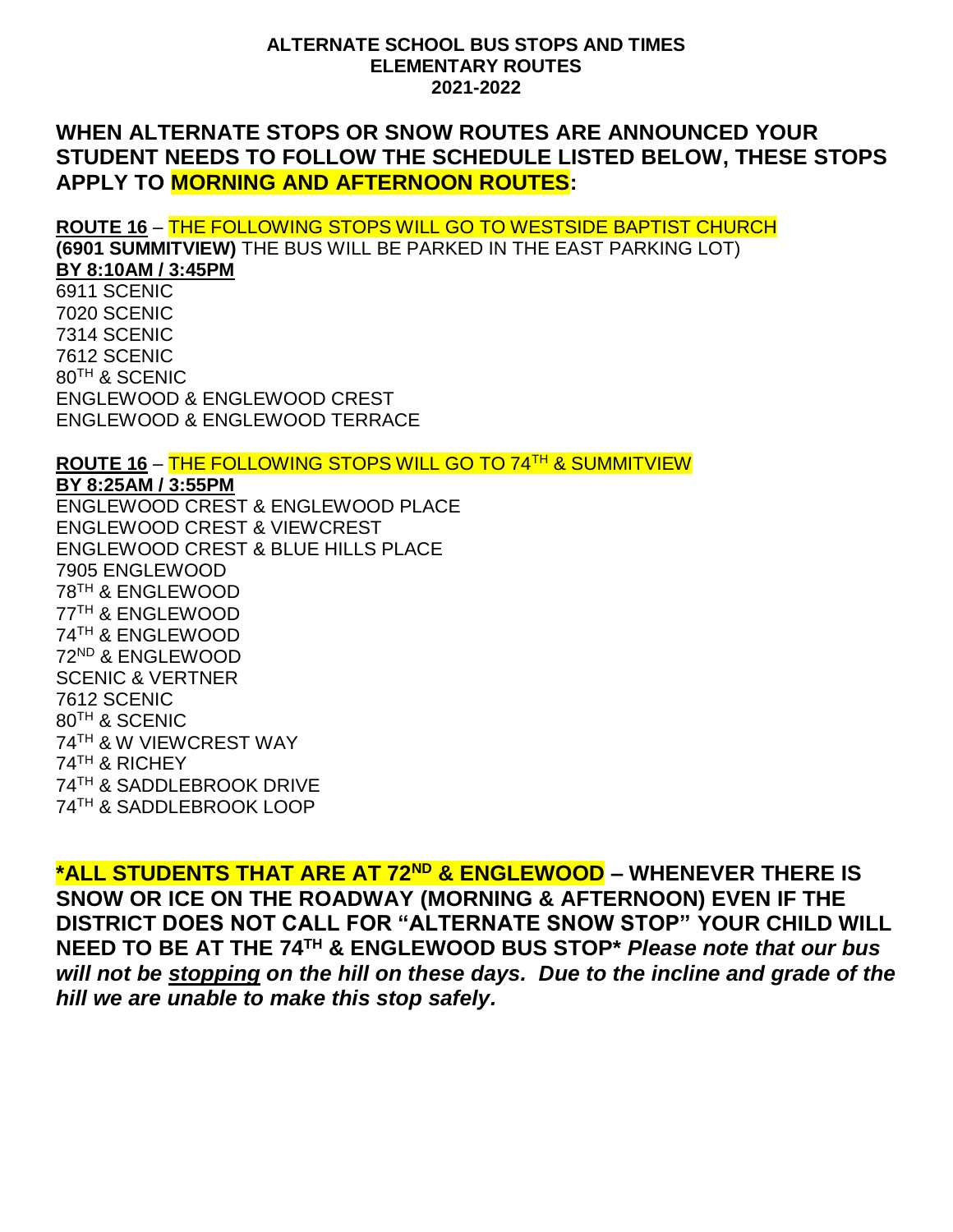#### **ALTERNATE SCHOOL BUS STOPS AND TIMES ELEMENTARY ROUTES 2021-2022**

**FOR THE FOLLOWING BUS ROUTES ALTERNATE STOPS WILL BE USED ON DAYS WHEN:**

- **THERE IS A 2 HOUR DELAY ANNOUNCED**
- **WHEN SNOW ROUTES ARE ANNOUNCED**

**ROUTE 4** – FOLLOWING STOP WILL GO TO 79TH & S. AHTANUM **BY 8:10AM** 7790 S. AHTANUM **(WILL BE PICKED UP BY ROUTE #1)**

**ROUTE 13** – FOLLOWING STOPS WILL GO TO OLSON & BOWERS **BY 8:25AM** 1270 OLSON OLSON & CARVO

**ROUTE 14** – FOLLOWING STOP WILL GO TO FISK & RODGERS **BY 8:00AM** 15531 FISK 15651 FISK 16130 FISK

### **ALTERNATE SCHOOL BUS STOPS AND TIMES ELEMENTARY ROUTES 2021-2022**

**FOR THE FOLLOWING BUS ROUTES ALTERNATE STOPS WILL BE USED ON DAYS WHEN:**

- **THERE IS A 2 HOUR DELAY ANNOUNCED**
- **WHEN ALTERNATE STOPS ARE ANNOUNCED**